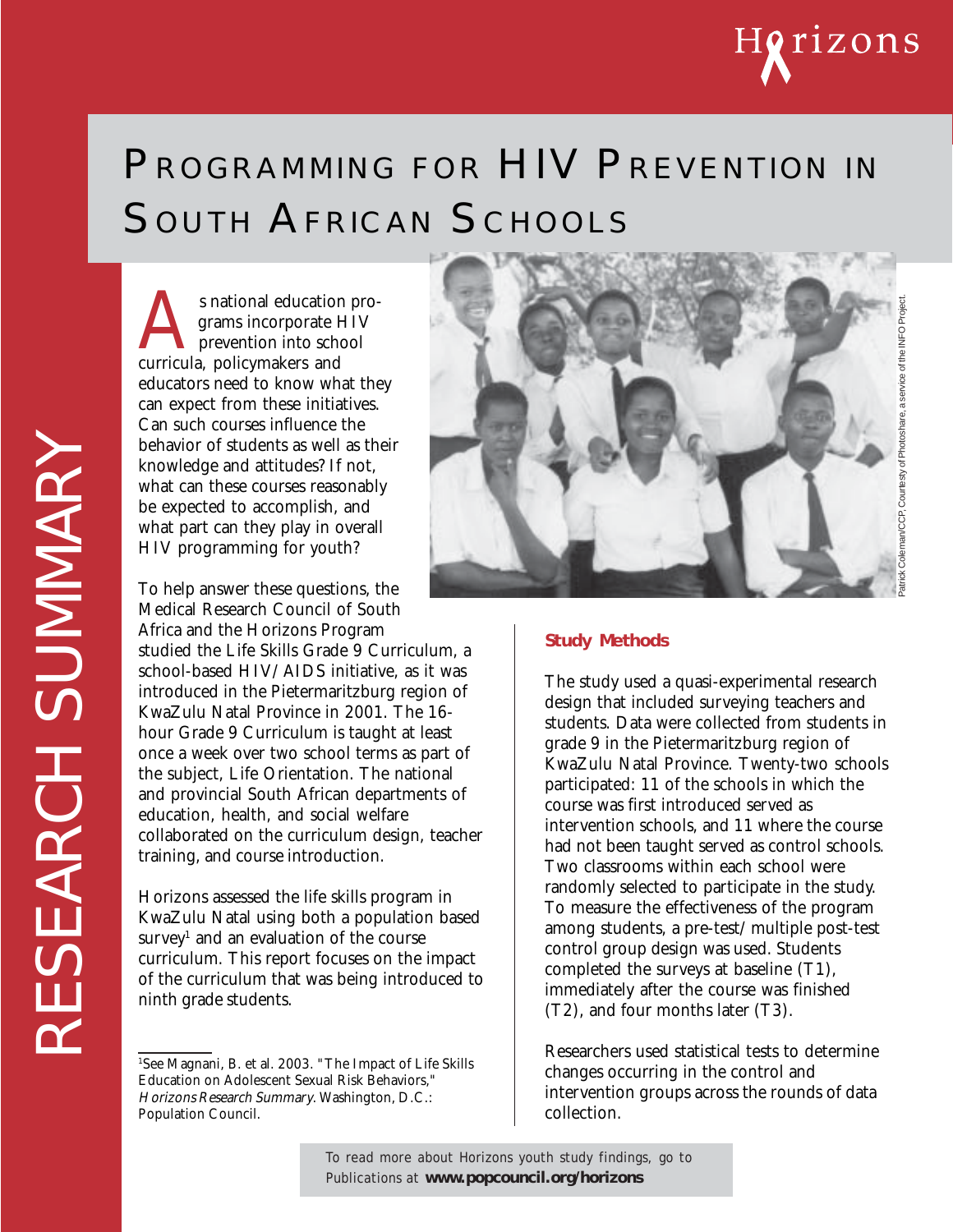### **Study Subjects**

In total, 1,141 students participated in the study, but for the indicators presented here, only the 646 students who participated in all three rounds of data collection were included in the analysis. These students were demographically representative of the total number of students in the study. The mean age was 15.8 years (range: 12 to 21 years). There was an almost equal distribution of

Horizons conducts global operations research to improve HIV/AIDS prevention, care, and support programs. Horizons is implemented by the Population Council in partnership with the International Center for Research on Women (ICRW), the Program for Appropriate Technology in Health (PATH), the International HIV/AIDS Alliance, Tulane University, Family Health International, and Johns Hopkins University.

male and female students, and the majority spoke Zulu as their primary language.

Pre- and post-intervention surveys were carried out with teachers to assess changes in their HIV knowledge and attitudes as well their perceived ability to teach the material. Eleven teachers from the intervention schools (five male and six female) participated in a five-day training course, of whom nine had had some experience teaching a life skills curriculum.

#### **Key Findings**

#### The program did not increase sexual activity. At baseline, approximately 30 percent of students

#### **Department of Education's Grade 9 Curriculum Content**

HIV/AIDS Facts

- Modes of transmission, immune system, disease progression
- Understanding my body and keeping it safe and healthy

Life Skills Focused on HIV

- Self-esteem and self-awareness
- Family, peer group, and community relationships
- Attitudes and values
- ! Sex and sexuality (includes abstinence, reduction in partners, and condom use)
- Rape and abuse
- Decision making, conflict resolution, and assertiveness
- ! Basic counseling skills, care, and support
- Substance abuse

in both the control and intervention groups had had sex in the past six months. After the intervention, there was a slight increase in the proportion of students in both groups who had had sexual intercourse in the past six months. Those who participated in the Life Skills Programme, however, were slightly *less* likely to have done so (36 percent) than those in the control group (37 percent), although the difference was not

statistically significant. This trend was the same for both males and females.

Students had high levels of knowledge, and the program improved these levels further. At baseline, both control and intervention students had a mean score of approximately 13 correct answers about HIV transmission and prevention out of 15. After participating in the course (T2), the mean number of correct answers for the intervention students increased to 14.4, while the mean score in the control group changed slightly. The difference in knowledge levels between the control and intervention groups at T2 was statistically significant ( $p < .01$ ) and remained so at T3.

#### Approval of teenage abstinence increased within the intervention group, particularly among

males. The study measured students' attitudes about abstinence in two ways. First, they were asked whether it was OK for teenagers to not have sex. At baseline, 54 percent of the males in the experimental group agreed with the statement, while at T2, this figure increased to 81 percent  $(p < .001)$ . At T3 the proportion decreased slightly to 73 percent, but was still significantly greater compared to T1 ( $p < .001$ ). No similar trend was detected among males in the control group or among females in either group.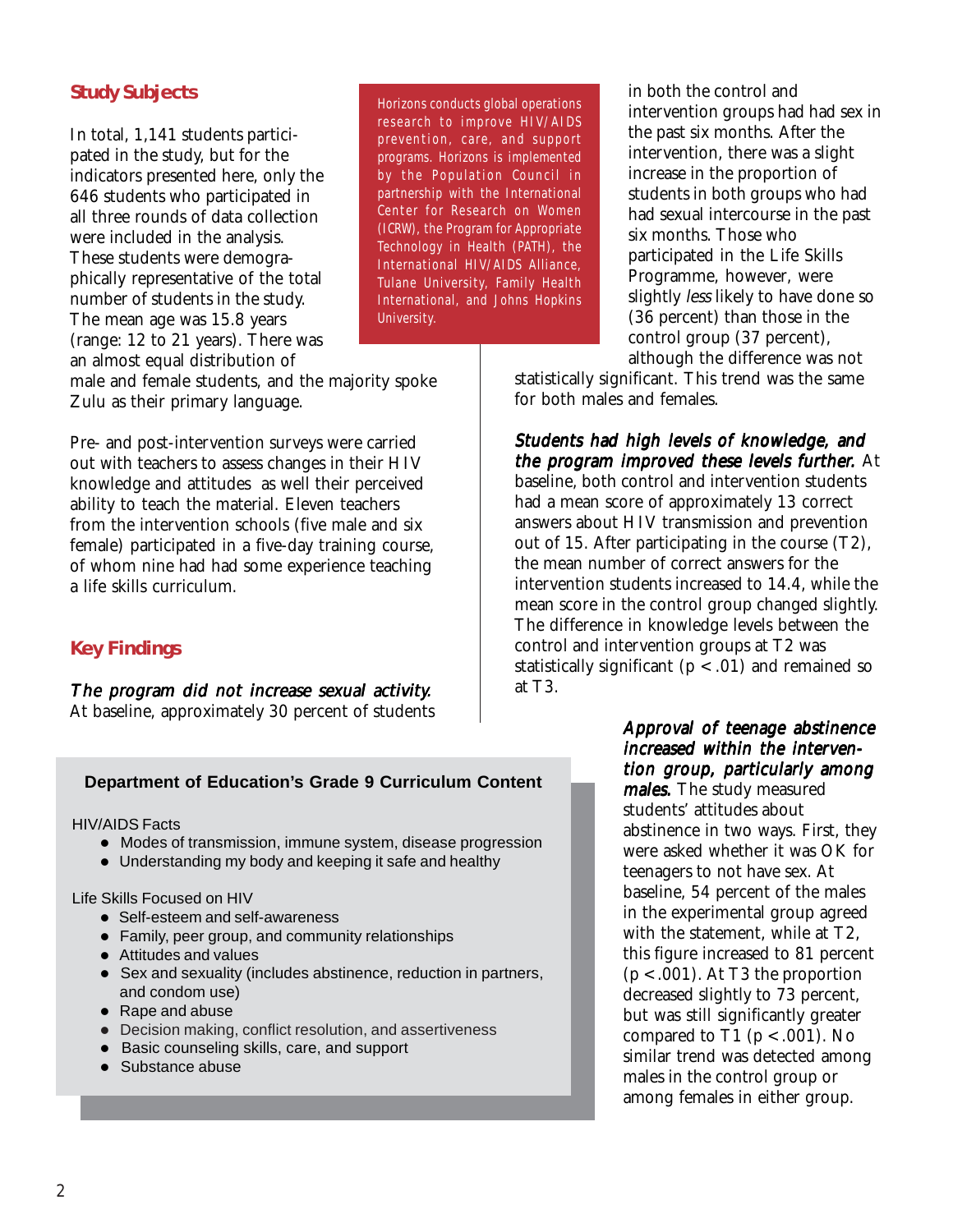

**Figure 1 Students who think it's a good idea not to have sex while a teenager**

Students were also asked if they believed that it is a good idea not to have sex while a teenager. As shown in Figure 1, 61 percent of intervention males and 76 percent of intervention females supported abstinence among teenagers at baseline. For both groups there was a statistically significant increase in the proportion that agreed with the statement at  $T2$  (males:  $p < .001$ ; females:  $p < .05$ ), and this was maintained for both groups at T3. In contrast, support for abstinence among the control group was less at T2 and T3 compared to T1.

Most students intended to either abstain or use a condom, but the program did not result in increased condom use. Students were asked about their intention to engage in sexual activity over the next three months. At baseline, approximately 69 percent of students in both the control and intervention groups intended to not have sex, and they maintained this intention at T2 and T3. The figures were similar for males and females.

An additional one-quarter of students in the intervention group and the control group claimed that they intended to have sex with a condom. At T2, this percentage increased to 33 percent among the intervention group but decreased to 23 percent among the control group  $(p < .01)$ . Intention to use a condom within the intervention group was maintained at a slightly lower level at T3 (30 percent). Although there was a statistically significant increase in intention to use

condoms within the intervention group, there was no evidence that actual condom use had increased among males or females.

More males in the intervention group reduced their number of sexual partners. At baseline, the vast majority of sexually experienced students reported no partner or just one partner in the previous six months, and this remained true at T2 and T3. Researchers then examined the change in partners over time. For example, among male students reporting more than one partner at T1, a greater proportion in the intervention group said they were monogamous at T2 compared to males in the control group (27 vs. 21 percent). Similarly, the proportion of intervention males who reported being monogamous at T1 but said they had more than one partner at T2 was less than the proportion of control males who reported this (7 vs. 25 percent). Although these differences are not statistically significant, they suggest a trend among intervention males toward maintaining or switching to monogamy. Few females had multiple partners in either the intervention or control group.

Most students did not support sexual coercion at baseline, and there was little change after the course. Students were asked whether they agreed with certain statements related to gender roles in relationships, such as "It is OK for a boyfriend to force his girlfriend to have sex." Despite high levels of partner violence in South Africa, it was encouraging to find that at